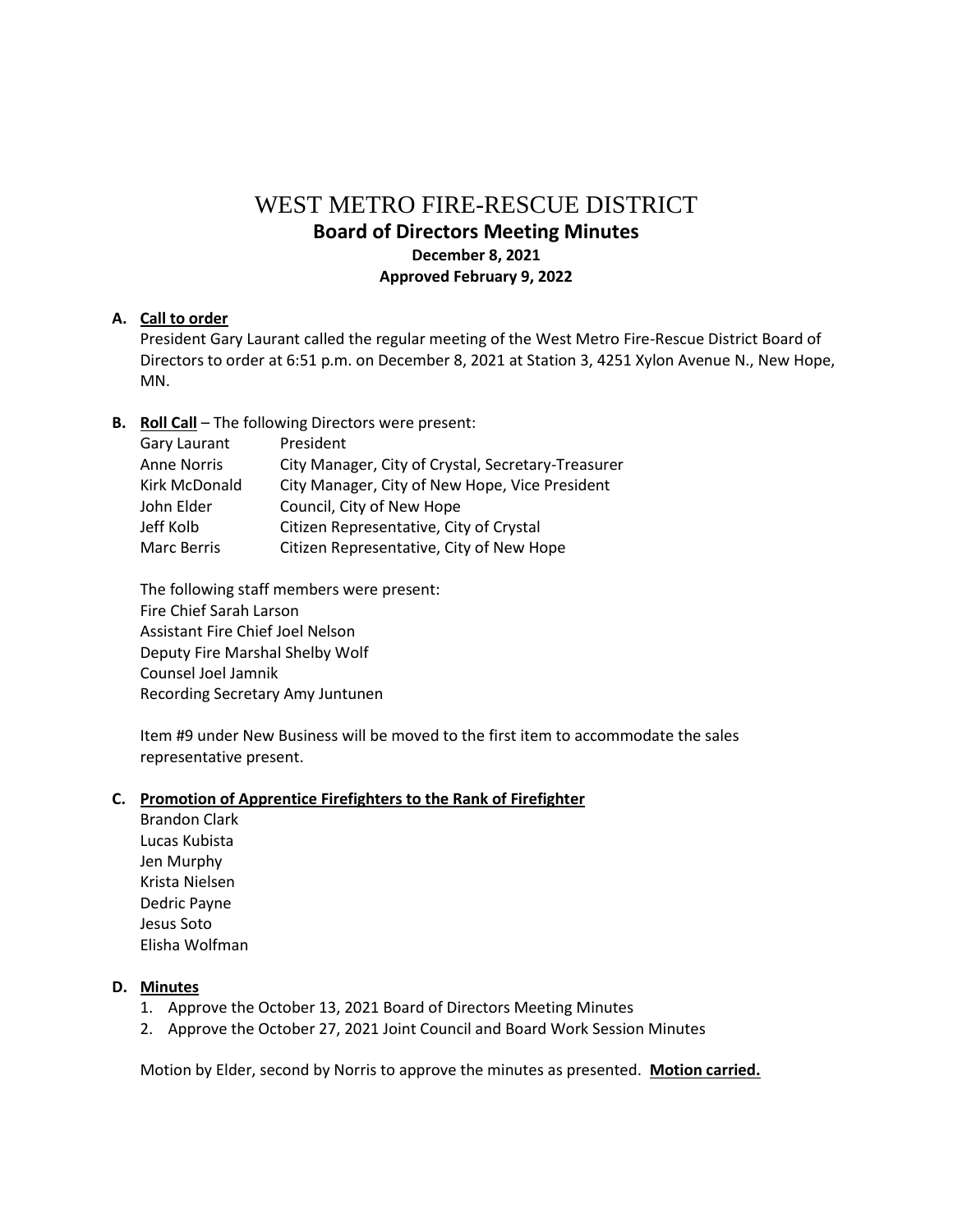#### **E. Open Forum** None.

#### **F. Consent Agenda**

- 1. Approve September Expenditures totaling \$245,626.05
- 2. Approve October Expenditures totaling \$195,573.25
- 3. Approve Resolution 2021-6 Accepting Donations
- 4. Approve Resolution 2021-7 Credit Card Purchases
- 5. Approve Resolution 2021-8 Fire Chief as 2022 Purchasing Agent
- 6. Approve LMCIT Liability Coverage-Waiver Form

Motion by Kolb, second by McDonald to approve the Consent Agenda as presented. **Motion carried.**

#### **G. Chief's Report**

From January 1-November 30, 2021 there were 1,929 calls for service, 794 in Crystal, 1,073 in New Hope and 62 Mutual Aid calls, with an estimated fire loss of \$1,081,164. The average is 175 calls per month which will result in over 2,000 calls for 2021. There were 1,828 calls in 2020 and an additional 178 calls that were not responded to due to COVID, for a total of \$2,006 calls in 2020

Chief Larson Attended Council work sessions for both cities to answer questions regarding the District's request to apply for a SAFER grant.

The new chief's report format for meetings only covers highlights. Additional details can be found in the written report in the meeting packet.

Worker's Compensation insurance is set to increase by 18% next year, which will be a big hit to the budget since this increase is unexpected. This is for all Minnesota employers, not just the District.

There were no questions about the 3<sup>rd</sup> Quarter financial report. The report can be found in the meeting packet.

#### **G. Old Business**

1. Chief's Evaluation – The Board met in executive session prior to the regular meeting to review the evaluation. The Board recommends a three percent merit increase and three percent COLA increase for the Chief. Motion by Kolb second by Elder to approve the recommended increase as proposed. **Motion carried.**

2. SAFER Grant – At the September 8 Board work session, Chief Larson made a presentation about and requested approval to apply for a SAFER grant to hire three additional firefighters. Due to the increased cost that will be incurred after the grant period, a joint Council/Board work session was held on October 27. After the presentation and discussion at that meeting, each Council planned to discuss further at City work sessions since not all Councilmembers were present on October 27. New Hope discussed the grant on November 15 with the majority of the Council in favor of applying for the grant. Crystal discussed the grant at both their November 16 and December 2 work sessions and the majority of their council is not in favor of pursuing the grant.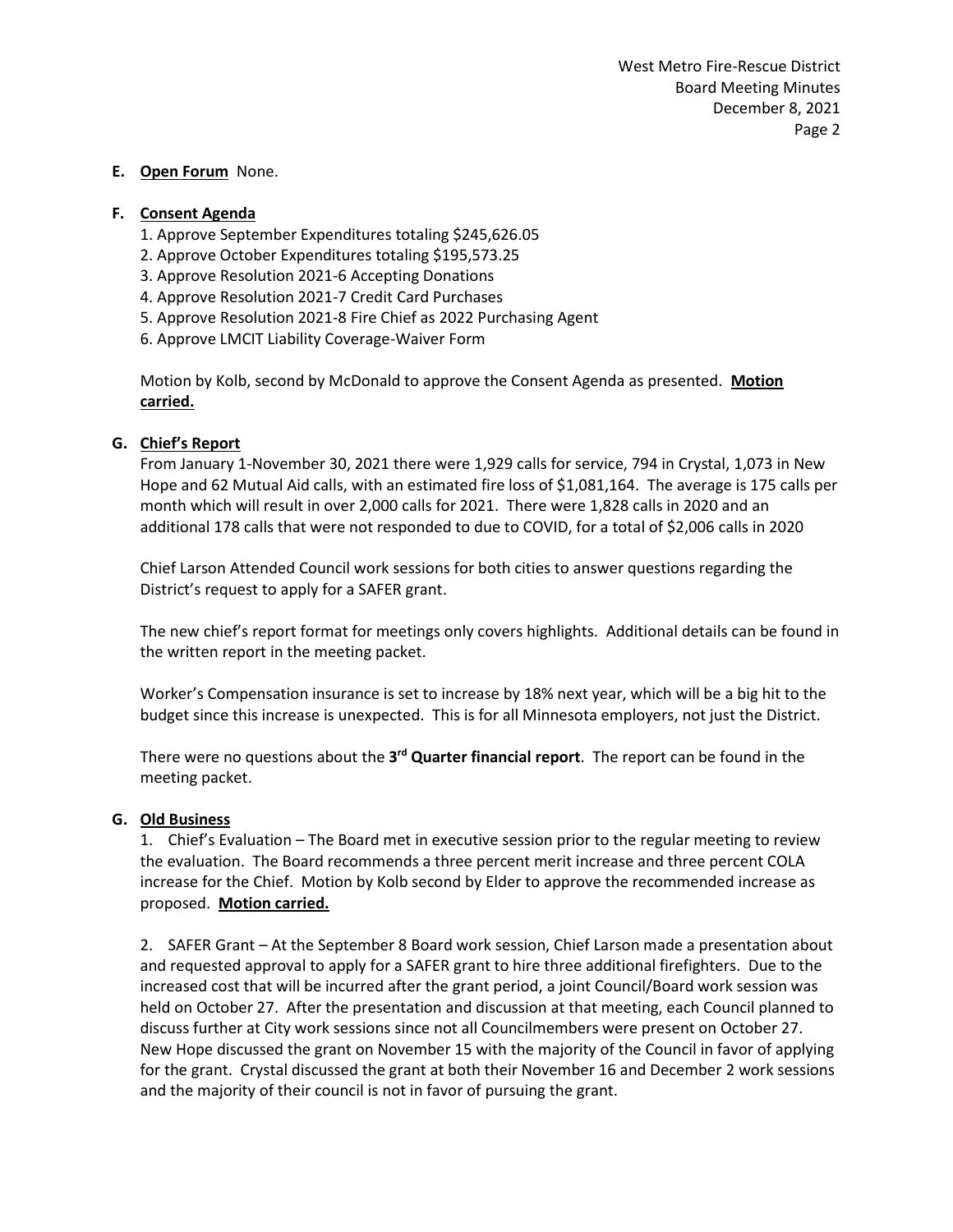Motion by Berris, second by Elder to authorize staff to pursue the SAFER grant. **Motion carried,** *Norris opposed***.**

### **H. New Business**

1. Approve Purchase of Ballistic Vests – This purchase is proposed to be funded by the Special Funds donated by the Relief Association. These ballistic vests are bright red and one-size fits most with a unique sizing system and panels in the front, back and sides that can hold either soft or rifle plates. The soft plates will stop small arms, pistol and rifle rounds and the hard plates will stop larger rifle rounds and add an extra five lbs to the soft plated vests. The plates have a five-year lifespan, the vest doesn't have a lifespan and can be cleaned in a regular washing machine.

Motion by Elder, second by Berris to authorize the purchase of 67 vests and 134 ID placards for the front and back of each vest, along with 40 rifle plates from Aspen Mills at a cost of \$65,863.80, funded from the capital plan. **Motion carried.**

2. Approve 2022 Meeting Schedule – The regular Board meeting schedule is the second Wednesday of February, April, July (Annual Meeting), October and December, with a Work Session to discuss the budget on May 11.

Motion by Berris, second by Elder to approve the meeting schedule with an additional work session in August. **Motion carried.**

3. Resolution 2021-9 Carry over and Commitment of Capital Funds – Motion by McDonald, second by Norris to approve Resolution 2021-9 with a change in the Computers line from \$20,000 to \$11,856 due to receiving some of the equipment that was backordered. **Motion carried.**

4. Board's Representatives on the West Metro Fire Relief Association Board – Two inquiries have been received about the position. Applications have been sent out. No action.

5. Approve 2022 Health Insurance Rates – The health insurance premium increase is 4.45%, less than the average of both cities. Motion by McDonald, second by Berris to approve the rates. **Motion carried.**

6. Approve 2022 COLA – A three percent COLA was included in the 2022 budget. Historically, the District has given the same COLA as the member cities. New Hope's 2022 COLA is 3% and Crystal's is 2%. Motion by McDonald, second by Norris to approve a three percent COLA for 2022. **Motion carried.**

7. Approve 2022 Paid, on-call Pension – Staff recommend a three percent increase to the paid, oncall firefighters' pension to \$9,094.81 in 2022. Motion by McDonald, second by Berris to approve as presented. **Motion carried.**

8. Approve Employee Handbook Revisions – Motion by Berris, second by Norris to approve the revisions as presented. **Motion carried.**